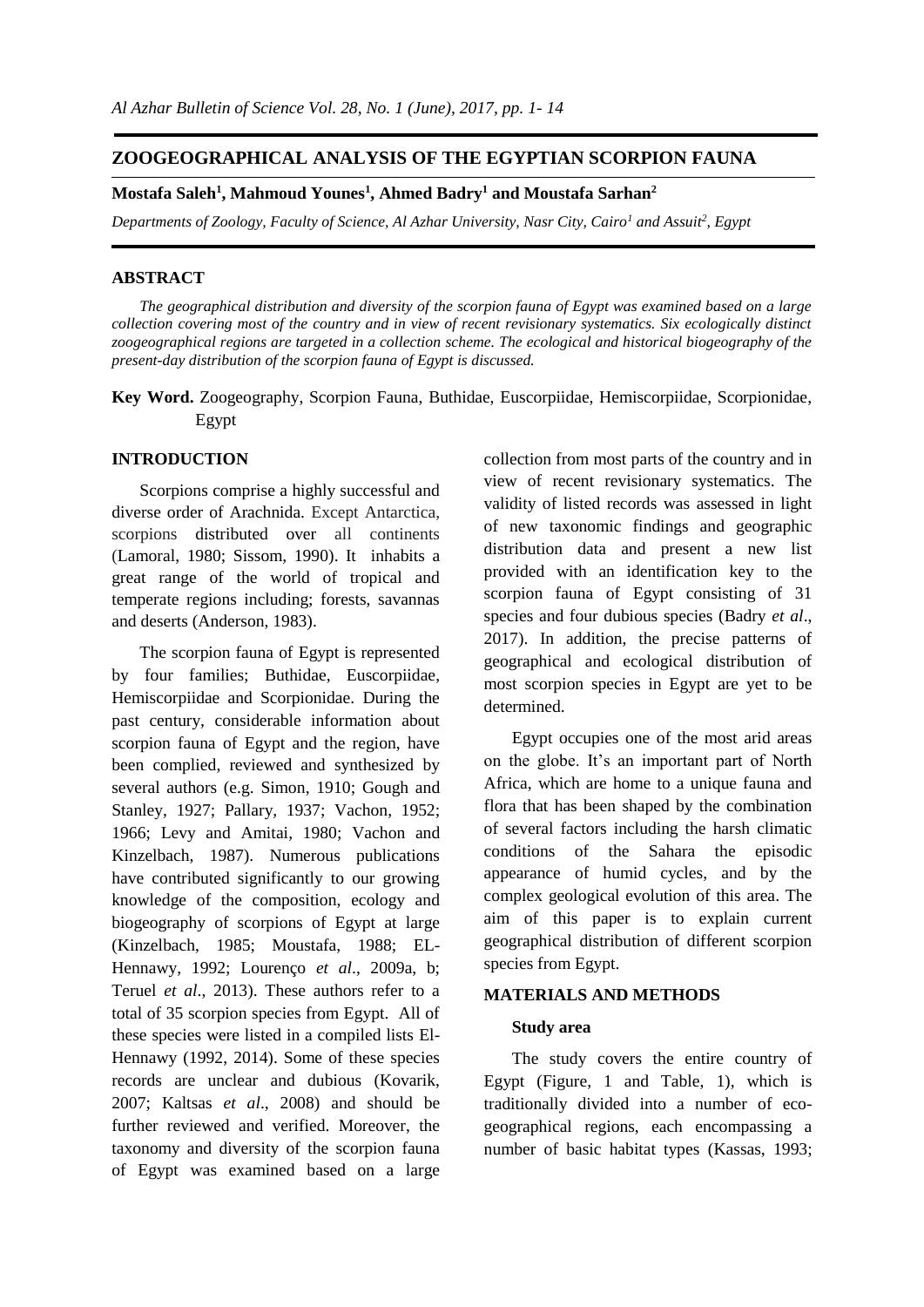Saleh, 1993). These eco-geographical regions can be summarized as following;

**The Mediterranean Coastal Desert:** This narrow coastal strip of 30 to 50 kms extends along the Egyptian coast of the Mediterranean. It receives more rainfall than any other area in Egypt. With the exception of the extreme eastern part, which is considered semi-arid, the rest of the coastal belt is climatically arid. The hyper-arid barren desert to the south forms a major ecological barrier separating this belt from the patchy inland habitats of the Western Desert to the south (Saleh, 1993). The Mediterranean coastal belt is interrupted by the Nile Delta which divides it into the Western Mediterranean Coastal Desert (WMCD) to the west, and the Eastern or Sinai Mediterranean Coastal Desert (SMCD) to the east. These two sectors, differ geomorphologically, climatologically and ecologically from each other (Saleh, 1997) and are, therefore, treated in this study as two separate eco-geographical regions.

**The Western Inland Desert (WID):** South of the Mediterranean coastal desert, the Western Desert is almost rainless. The flat topography of that desert allows very little, if any, significant collection of the rare local rain to support even the most rudimentary life. In the topographic depressions scattered throughout that desert, however, ground water may reach the surface creating oases and other isolated patches of life in this otherwise barren desert. These patchy habitats are surrounded by vast tracks of barren desert which represent a formidable ecological barrier to animals, particularly those with limited dispersal abilities. Patchy inland habitats of the Western Desert include the inhabited oasis groups of Siwa, Bahariya, Farafra, Dakhla, and Kharga, as well as numerous uninhabited oases, acacia groves and vegetation patches scattered throughout that desert, the largest of which is the Qattara Depression and its satellite oases. Within most of the large oasis depression life is distributed in smaller secondary patches where water is available forming individual oases that are often separated from each other by barren desert.

**The Nile Valley and Delta (NVD):** The River Nile, which cuts its course across the entire length of the country, carries an abundance of water from the remote African highlands into this extremely arid part of the Sahara, creating in its narrow valley and delta the largest riverine oasis in the world. The river flows mostly close to the north-south aligned hills of sandstone and limestone of the Eastern Desert. South of the large and intensively cultivated Nile Delta, the present-day flood plain of the Nile becomes very narrow, particularly on the eastern side, where the river washes the feet of the sedimentary hills of the Eastern Desert in some places. Adjoining the river's western flood plain just south of the latitude of Cairo is the Faiyum Depression. The depression receives its water from the Nile via the Bahr Yusuf canal, which is possibly a natural branch of the Nile. South of Aswan, the river cuts a deep, gorge-like course through the Nubian Plateau. This fast running sector of the river is interrupted by a series of rapids forming what is known as the river Cataracts. From the First Cataract just south of Aswan, the river virtually lacks any flood plain, except for few patches scattered along the river course. Following the damming of the river near Aswan, this sector of the river has been inundated. The resulting Lake Nasser forms one of the major topographic features of the entire river basin.

**The Eastern Inland Desert (EID):** Unlike the Western Desert, the Eastern Desert exhibits a very diverse and complex topography. A backbone of igneous mountains running along the longitudinal axis of this desert, but closer to the Red Sea coast is the predominant topographic feature. This mountain chain is skirted to the north and west by sedimentary plateaus of limestone and sandstone. Both the igneous mountains and the sedimentary plateaus are dissected by networks of drainage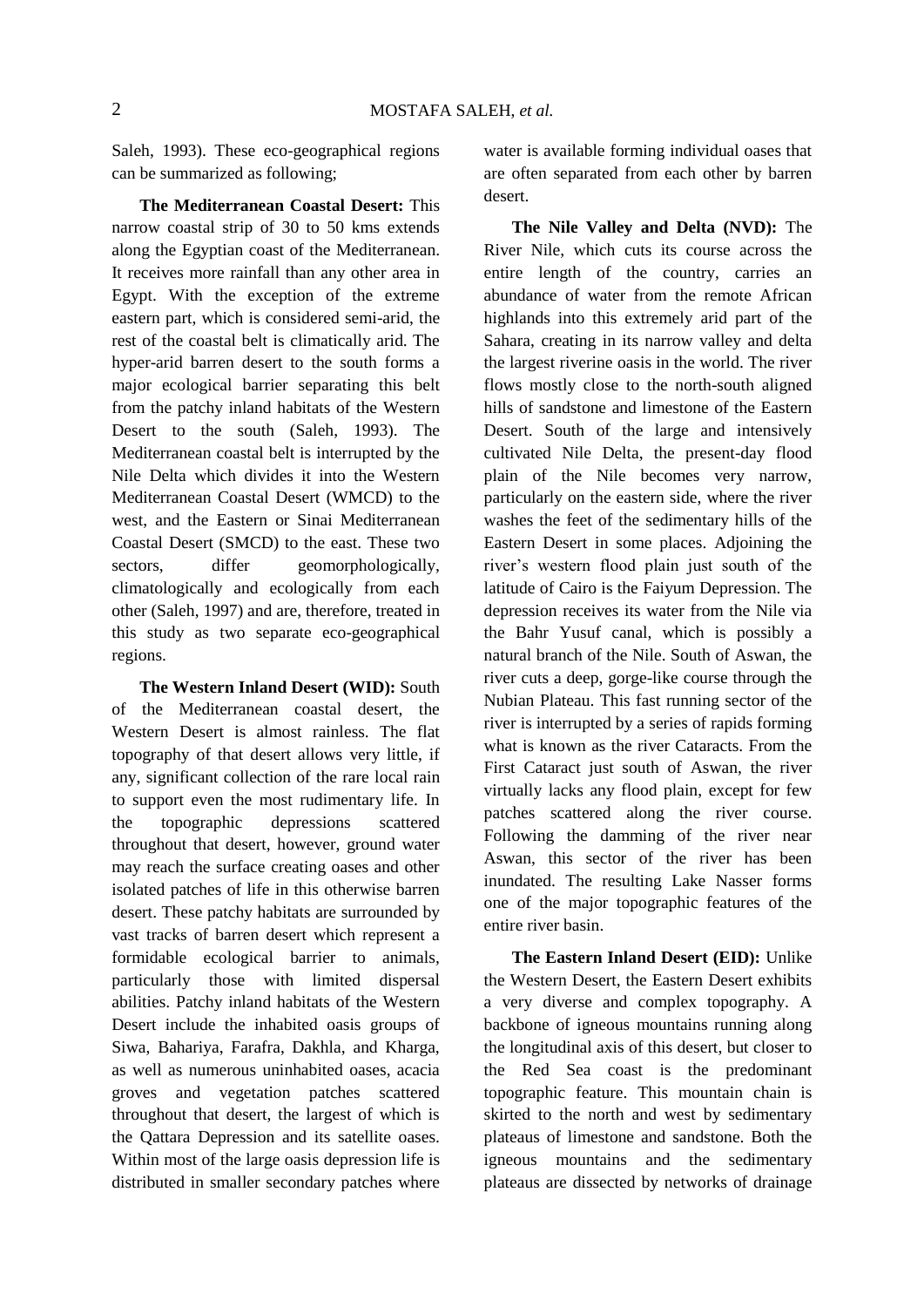channels, which collect water from larger watersheds into the much smaller areas of the wadis or their deltas to eventually discharge into the Red Sea or the Nile River. Wadi channels and deltas thus receive runoff water many times higher than the average local precipitation, which ranges from 25 to 50 mm annually. The drainage networks also serve as corridors for movement of fauna across this otherwise inhospitable desert. The dramatically different riverine habitat of the Nile Valley and Delta forms a major ecological barrier preventing Eastern Desert fauna from venturing west. To the northeast the Isthmus of Suez, with its wetland presents another ecological barrier between the Eastern Desert and Sinai (Basuony and Saleh, 2005).

**The Sinai Peninsula:** The Sinai Peninsula is a triangular plateau with its head in the south at Ras Mohammad and its base along the Mediterranean Sea. The peninsula is geologically and geomorphologically an extension of the Eastern Desert, regardless of the Gulf of Suez that separates the two regions. The core of the peninsula; situated near its southern end; consists of an intricate complex of high and very rugged igneous and metamorphic mountains. These mountains are dissected by a large number of wadis flowing either to the Gulf of Aqaba or the plain of Sahel El Qaa and the Gulf of Suez. Most of these wadis are relatively rich in plant and animal life. The Mediterranean littoral desert of Sinai called Sinai Mediterranean Coastal Desert (SMCD) consists of wide, sand-covered plains gradually sloping northward. Eolian sand dunes with elevations of 80 to 100 m are common throughout the region. Wadi El Arish, a very large northward-flowing wadi, with numerous tributaries draining extensive areas of the Central Sinai highlands is one of the main geomorphologic features of the region. South of the Mediterranean coastal belt of Sinai, a number of distinct hill groups, which include Gabal El-Maghara, Gabal El-Halal, Gabal Yelleq and others form the so-called the region of domes (Abu Al-Izz, 1971), located relatively close to the Mediterranean. These hills receive higher precipitation and support an interesting variety of relict fauna and flora. South of this region, the central Sinai plateau begins called Sinai Inland Desert (SID). This region encompasses the rugged sedimentary country of El Tih and Al-Ugma Plateaus, which are located on the northern flanks of the great igneous core. These plateaus form two ridges, which have the form of straight walls with no gaps (Shata, 1959). Numerous wadis drain the central Sinai plateaus into the lower areas to the north and often support rich and diverse flora (Saleh, 1993).

Each of the above eco-geographical regions is surveyed at a number of collection localities that represent its different habitat types.

# **Material Examined**

The materials examined during this study consist of a total of 962 scorpion specimens currently deposited at Al Azhar University Zoological Collection (AUZC), Department of Zoology, Al Azhar University, Cairo, Egypt. The majority of these specimens were collected during the course of this study. These specimens were collected from 46 collection localities representing six major ecogeographical regions of Egypt (Figure, 1 and Table, 1). Scorpions were collected by actively searching their potential hiding places, mostly under rocks during daytime (Williams, 1968) and at night using ultraviolet light (Stahnke, 1972). Collected specimens were preserved for future morphological and taxonomical studies, as described by Williams (1968).

# **Morphological examination and species identification**

The specimens were examined by a stereoscopic binocular microscope, and photographed with a digital camera. The collected scorpions were identified to the species level based on keys and morphological descriptions of Vachon (1966), El-Hennawy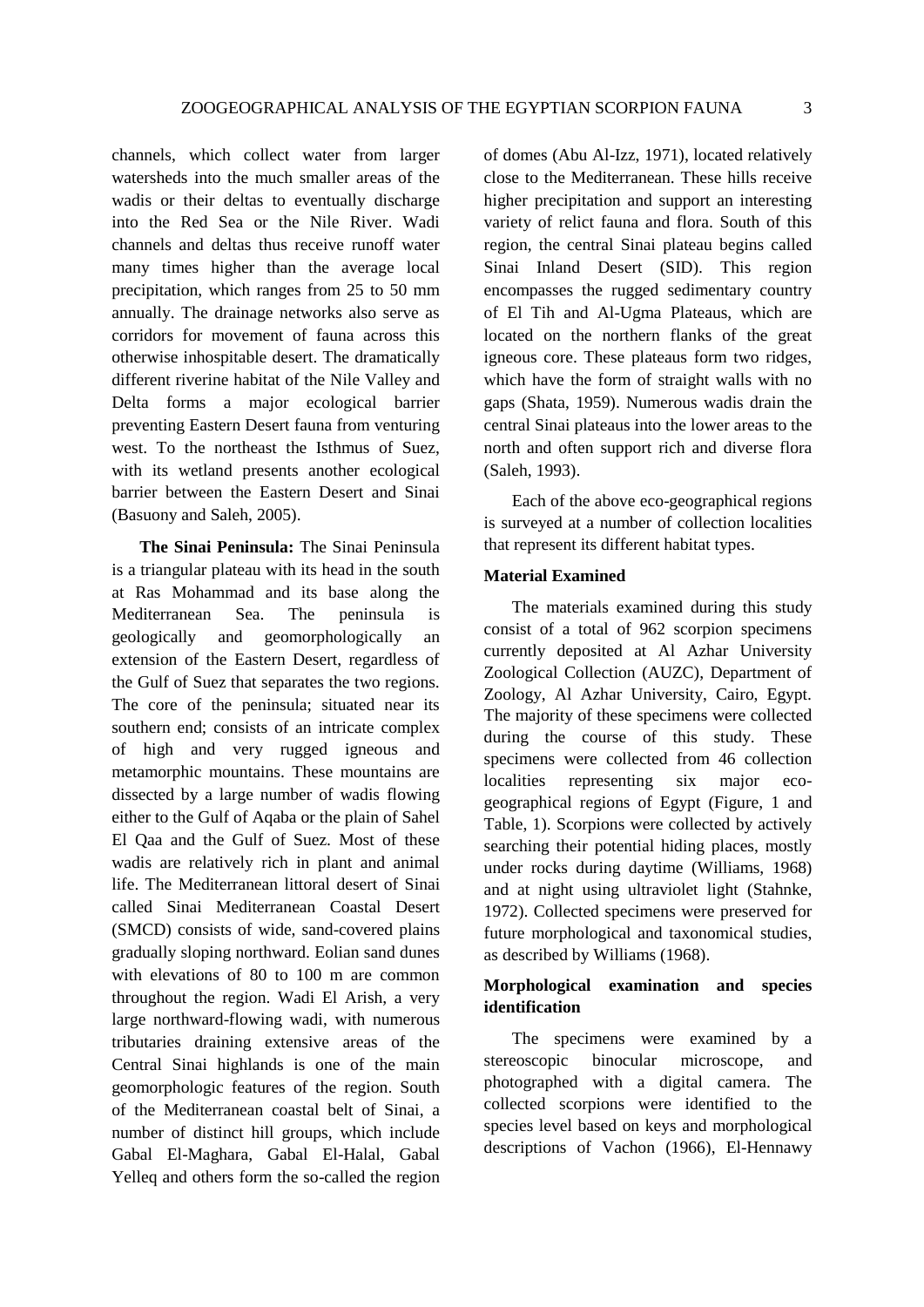(1987), Lourenço and Simon (2012) and Rossi (2013).

# **RESULTS**

The compiled list (Table, 2) shows that scorpion species richness varies considerably among different eco-geographical regions in Egypt (Figure, 2). Among the 31 species belong 15 genera of known collection localities in Egypt (Table 2), Inland (48% of all species) occur in the the Nile Valley and Delta (NDV) and Eastern Desert (EID). Five species includes; *Compsobuthus kabateki*, *Hottentotta minax*, *Isometrus maculatus*, *Parabuthus hunteri* and *Hemiscorpius egyptiensis*) are restricted to Nile Valley and Delta, while only four of these species (*Buthus intumescens*, *Hottentotta scaber*, *Microbuthus flavorufus* and *Parabuthus leiosoma*) are restricted in their distribution to Eastern Inland Desert (EID) ecoregion. Also, twelve species (38% of the fauna) are recorded from the Western Mediterranean Coastal Desert (WMCD), four of which (*Androctonus tenuissimus*, *Buthus adrianae*, *Buthus orientalis* and *Euscorpius sicanus*) are restricted to that ecoregion. Sinai Inland Desert (SID), Sinai Mediterranean Coastal Desert (SMCD) and Western Inland Desert (WID) account for 9, 8, and 8 (29, 25.8, 25.8%) of the recorded species, respectively. Three of the Sinai Inland Desert species (*Buthus israelis, Compsobuthus longipalpis,* and *Orthochirus scrobiculosus*), and one each of the Sinai Mediterranean Coastal Desert (SMCD) and Western Inland Desert (WID) (*Egyptobuthus vaissadei* and *Buthus egyptiensis,* respectively) are restricted to their respective ecoregions.

Different species appear to vary considerably in their distribution among the six eco-geographical regions covered in this study (Figure, 3). Of the 31 species with known collection localities, two species (*Androctonus amoreuxi* and *Leiurus quinquestriatus*) appear to have high ecological tolerance and have been recorded from all six eco-geographical regions. On the other hand, 18 species appear to be restricted in their distribution to a specific ecoregion, outside of which it has never been recorded. The remaining 13 species have been recorded from 2 to 5 ecoregions.

# **DISCUSSION**

Saharan fauna characteristically consists of primarily Palearctic fauna, with some Afrotropical elements (Dobson and Wright, 2000) reflecting the geological, biogeographic and ecologic history of the region. The scorpion fauna of Egypt, similarly consists of both Palearctic and Afrotropical elements. Of the 15 Egyptian scorpion genera, 14 have Palearctic affinity and only one genus (*Parabuthus*) is Afrotropical. The two Afrotropical species *Parabuthus hunteri* and *P. leiosoma* have been reported from the Nile Valley and the arid to semi-arid, extreme southeastern region of Egypt which is dominated by Afrotropical fauna (Saleh, 1993).

One of the most distinct characters of the scorpion fauna of Egypt is its highly disjunct distribution. This is obviously a consequence of the patchy distribution of habitats, which is, in turn dictated by the rare availability of water in this mostly hyper-arid region of the Sahara. Fragmented animal populations, in their habitat patches, are often separated from one another by large tracts of barren desert. This waterless, lifeless desert creates a formidable barrier for the dispersion of scorpion, and even larger animal species with greater mobilization abilities. The isolation of scorpion populations into desert habitat islands may have taken place during the Pleistocene's successive episodes of arid climate, but has finally persisted since the onset of the present arid conditions in the Sahara around the middle of the Holocene (Said, 1990; Roberts, 1998; Béatrix, 2001). This vicariance explanation for the present-day distribution of most terrestrial animal groups in Egypt is more plausible, as dispersal is unlikely to be the mechanism because of the nature of the ecological barriers separating different populations (Nelson and Platnick, 1980; Morrone and Crisci, 1995).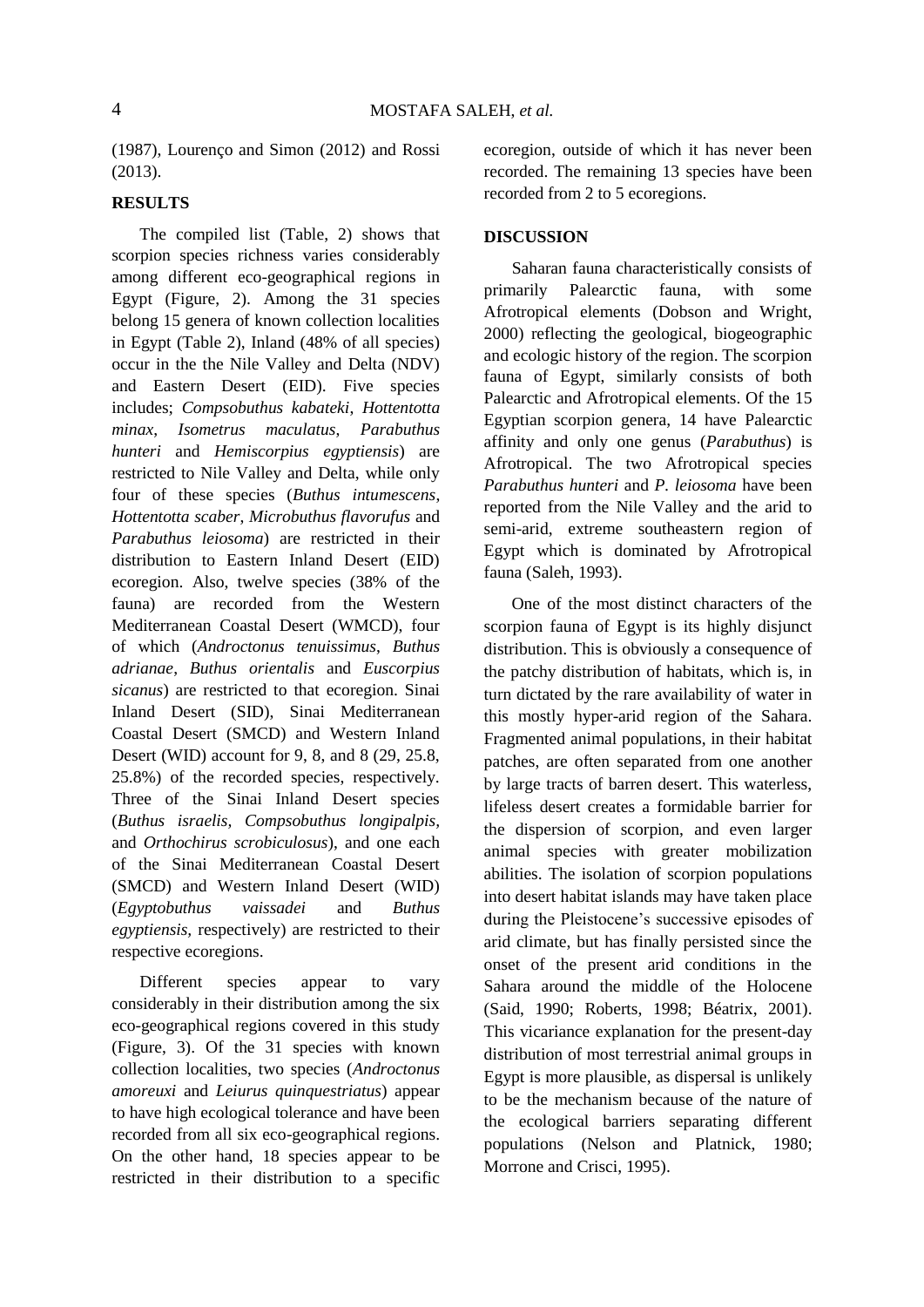

**Figure 1. Location map of eco-geographical regions and collection localities covered in this study.**



**Figure 2. Number of species recorded from different eco-geographical regions of Egypt; WMCD (Western Mediterranean Coastal Desert), SMCD: (Sinai Mediterranean Costal desert), WID (Western Inland Desert), NVD (Nile Valley and Delta), EID (Eastern Inland Desert), SID (Sinai Inland Desert); and UL (unknown localities).**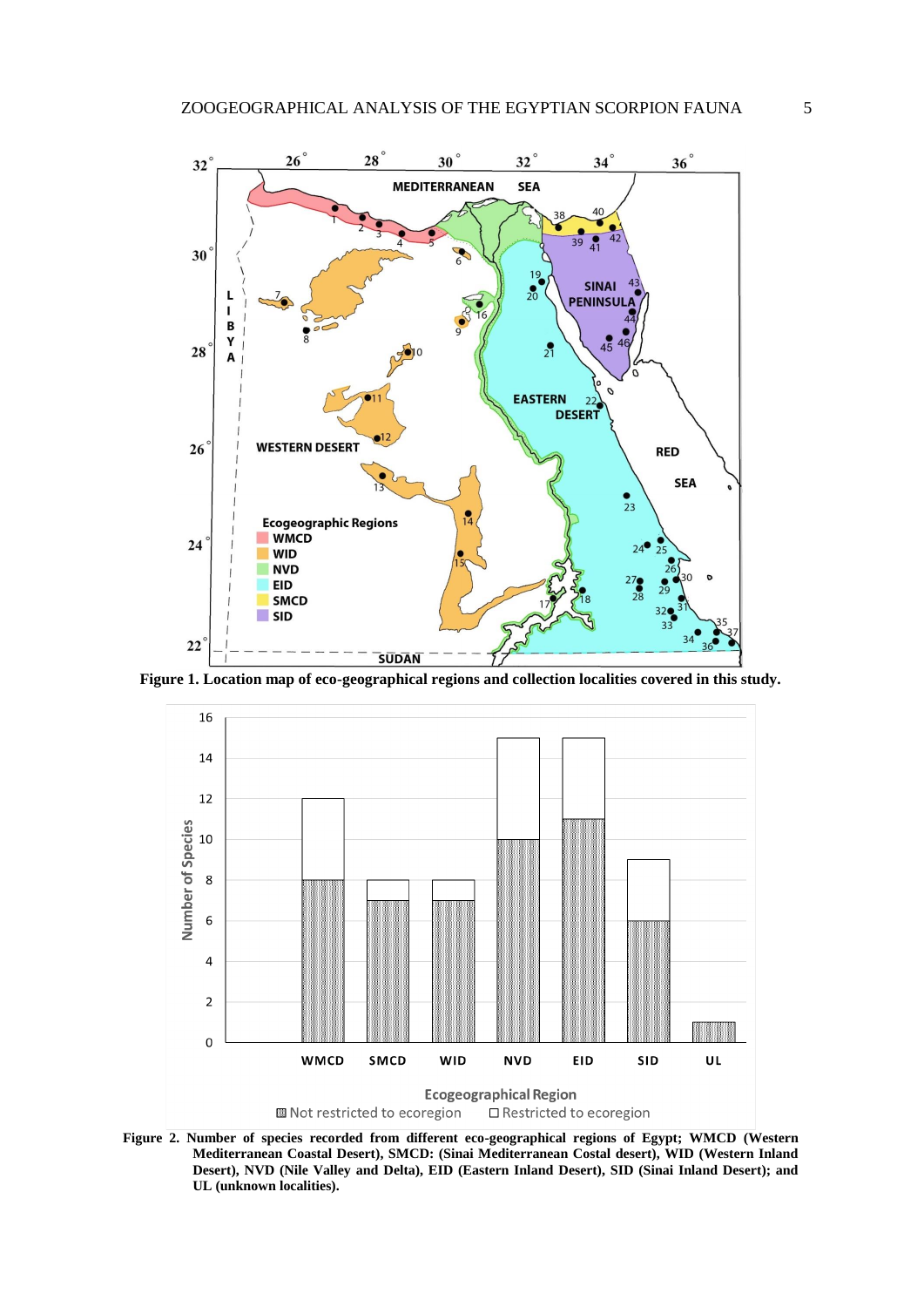# MOSTAFA SALEH, *et al.*

**Table 1. Locations of the investigated sites during the survey. WMCD = Western Mediterranean Coastal Desert; SMCD = Sinai Mediterranean Coastal Desert; WID = Western Inland Desert; NVD = Nile Valley and Delta; EID = Eastern Inland Desert; SID = Sinai Inland Desert.**

| $\mathbb N$    | <b>Sites</b>                                                | Eco-geographical regions | Latitudes | Longitudes |
|----------------|-------------------------------------------------------------|--------------------------|-----------|------------|
| $\mathbf{1}$   | Marsa Matruh                                                |                          | 31.1918   | 27.6211    |
| $\overline{c}$ | Sidi Heneish                                                |                          | 31.0701   | 27.7905    |
| $\mathfrak{Z}$ | El-Dabaa                                                    | <b>WMCD</b>              | 30.9626   | 28.4739    |
| 4              | El-Hammam<br>$\sqrt{2}$<br>$El-$<br>Omaiyed<br>protectorate |                          | 30.8585   | 29.4026    |
| 5              | Borg El Arab                                                |                          | 30.6887   | 28.9466    |
| 6              | Wadi El-Natron                                              |                          | 30.3318   | 30.1212    |
| 7              | Siwa Oasis                                                  |                          | 29.1513   | 25.7934    |
| $\,8\,$        | Bahrain                                                     |                          | 28.6886   | 26.4508    |
| 9              | Wadi El Rayan                                               |                          | 29.2147   | 30.4223    |
| 10             | Bahariya Oasis                                              | <b>WID</b>               | 28.2759   | 28.8006    |
| 11             | Farafra Oasis                                               |                          | 27.0776   | 27.9754    |
| 12             | Abu Mingar                                                  |                          | 26.5060   | 27.6451    |
| 13             | Dakhla Oasis                                                |                          | 25.4945   | 28.9789    |
| 14             | Kharga Oasis                                                |                          | 25.7271   | 30.5549    |
| 15             | <b>Baris</b>                                                |                          | 24.6744   | 30.6079    |
| 16             | Faiyum                                                      |                          | 29.2799   | 30.5763    |
| $17\,$         | West of Lake Nasser                                         | <b>NVD</b>               | 23.2890   | 32.7768    |
| 18             | East of Lake Nasser                                         |                          | 23.1813   | 32.9883    |
| 19             | Ghobet El Bous                                              |                          | 29.6180   | 32.0966    |
| $20\,$         | Wadi Ghoeiba                                                |                          | 29.9080   | 32.3308    |
| 21             | Wadi Al Tarfa                                               |                          | 28.2618   | 32.1626    |
| $22\,$         | Hurgada                                                     |                          | 27.1416   | 33.6957    |
| 23             | Wadi Nekheil                                                |                          | 25.1515   | 34.3910    |
| 24             | Wadi Halos                                                  |                          | 24.3936   | 35.0766    |
| 25             | Wadi El Ranga                                               |                          | 24.3514   | 35.1930    |
| $26\,$         | Wadi Khodaa                                                 |                          | 23.8245   | 35.3134    |
| 27             | Bir Abraq                                                   |                          | 23.4188   | 34.7989    |
| 28             | Abu Saafa                                                   | <b>EID</b>               | 23.2984   | 34.7842    |
| 29             | Wadi El Rahaba                                              |                          | 23.4284   | 35.2395    |
| 30             | Marsa Hemira                                                |                          | 23.4743   | 35.4813    |
| 31             | Shalateen                                                   |                          | 23.1348   | 35.5909    |
| 32             | Wadi Sha`b                                                  |                          | 22.3155   | 35.9493    |
| 33             | El Garf                                                     |                          | 22.6664   | 35.3502    |
| 34             | Wadi El-De'ib                                               |                          | 22.2065   | 36.3777    |
| 35             | Abu Ramad                                                   |                          | 22.3936   | 36.4011    |
| 36             | Wadi Aydeib                                                 |                          | 22.2065   | 36.3777    |
| 37             | Halayeb                                                     |                          | 22.1694   | 36.6665    |
| 38             | Bir El-Abd                                                  |                          | 31.0142   | 32.7486    |
| 39             | Gabal Yelleq                                                |                          | 30.3688   | 33.5161    |
| 40             | El Arish                                                    | <b>SMCD</b>              | 31.0729   | 33.8326    |
| 41             | Gabal El-Maghara                                            |                          | 30.6776   | 33.4845    |
| 42             | El Shikh Zuweid                                             |                          | 30.8828   | 34.0629    |
| 43             | El Naqab Desert                                             |                          | 29.5339   | 34.7031    |
| 44             | Wadi El Shafalah                                            | <b>SID</b>               | 29.3246   | 34.5997    |
| 45             | Wadi Arada                                                  |                          | 28.8620   | 34.1604    |
| 46             | Ain Khadra                                                  |                          | 28.8959   | 34.4223    |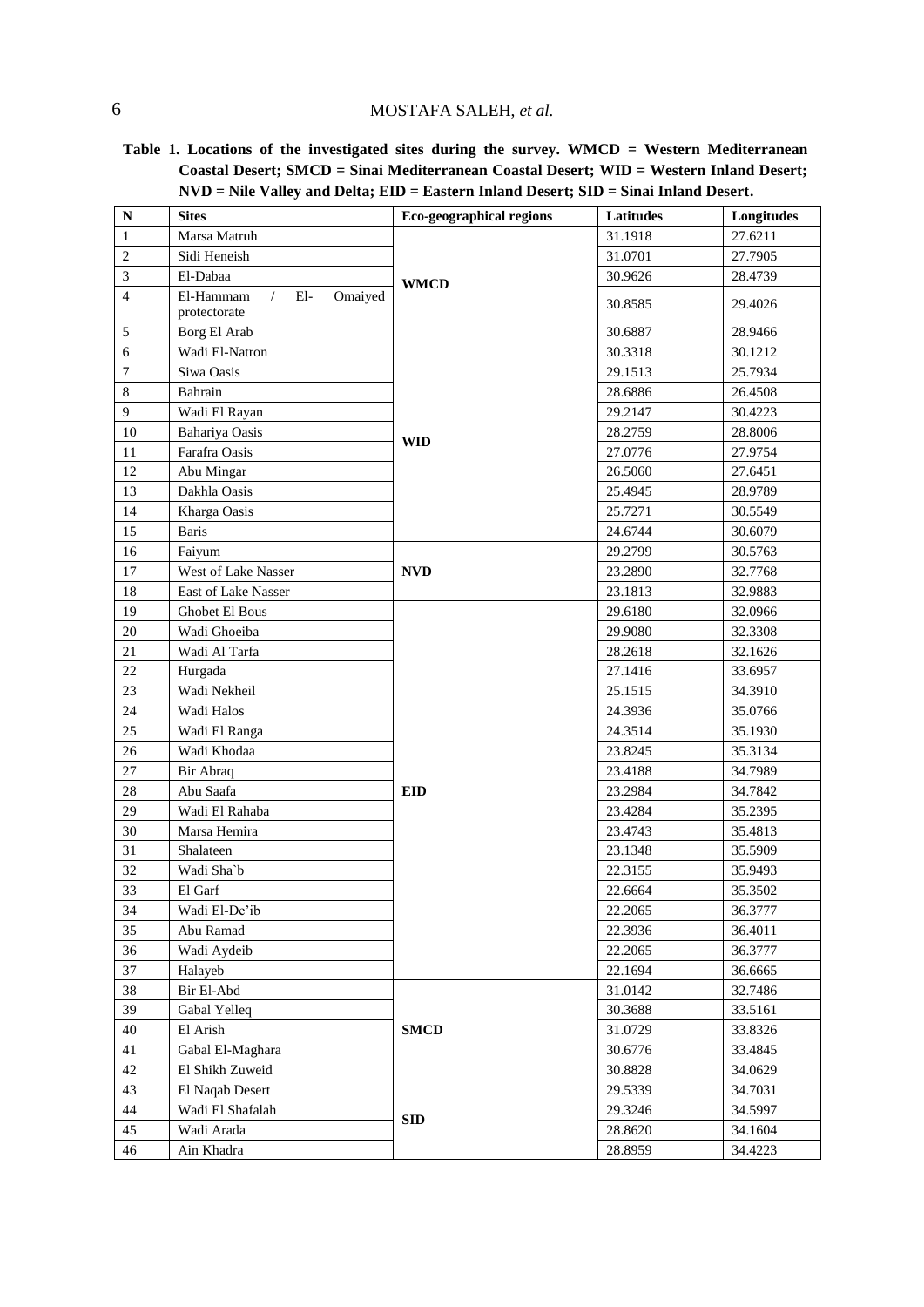**Table 2. Scorpion families and species recorded from different eco-geographical regions of Egypt based on published data and the results of the present survey. WMCD = Western Mediterranean Coastal Desert; SMCD = Sinai Mediterranean Coastal Desert; WID = Western Inland Desert; NVD = Nile Valley and Delta; EID = Eastern Inland Desert; SID = Sinai Inland Desert; UL = Unknown Localities/Dubious record.**

|                             | <b>Eco-geographical Region</b> |                          |                          |                |                          |                          |                          | Authority*                          |  |  |  |
|-----------------------------|--------------------------------|--------------------------|--------------------------|----------------|--------------------------|--------------------------|--------------------------|-------------------------------------|--|--|--|
| <b>Family and species</b>   | <b>WMCD</b>                    | <b>SMCD</b>              | <b>WID</b>               | <b>NVD</b>     | <b>EID</b>               | <b>SID</b>               | UL                       |                                     |  |  |  |
| <b>DEFINITIVE SPECIES</b>   |                                |                          |                          |                |                          |                          |                          |                                     |  |  |  |
| <b>Buthidae</b>             |                                |                          |                          |                |                          |                          |                          |                                     |  |  |  |
| Androctonus amoreuxi        | $\ddot{}$                      | $^{+}$                   | $+$                      | $\ddot{}$      | $+$                      | $+$                      |                          | 1, 2, 3, 4, 5, 6, 7,<br>8,9         |  |  |  |
| Androctonus australis       | $\ddot{}$                      | $^{+}$                   | $^{+}$                   | $\ddot{}$      | $+$                      | $\overline{a}$           |                          | 1, 3, 4, 5, 8, 10,<br>11, 12, 13    |  |  |  |
| Androctonus bicolor         | $^{+}$                         | $^{+}$                   | L,                       | $^{+}$         | $+$                      | $\overline{a}$           |                          | 1, 2, 3, 4, 5, 8,<br>12, 13, 14, 15 |  |  |  |
| Androctonus crussicauda     | $\overline{a}$                 | $^+$                     | $\overline{a}$           | $\overline{a}$ | $\overline{\phantom{a}}$ | $+$                      | $\overline{a}$           | 1, 13, 14, 15                       |  |  |  |
| Androctonus tenuissimus     | $\ddot{+}$                     | $\overline{a}$           | $\overline{a}$           | $\overline{a}$ | $\overline{a}$           | $\frac{1}{2}$            | $\overline{a}$           | 1,16                                |  |  |  |
| Buthacus arenicola          | $\ddot{}$                      | $\overline{a}$           | $\overline{a}$           | $\overline{a}$ | $+$                      | $\sim$                   | $\ddot{}$                | 17                                  |  |  |  |
| <b>Buthacus leptochelys</b> | $+$                            | $+$                      | $+$                      | $+$            | $+$                      |                          |                          | 1, 3, 5, 8, 10, 13,<br>14, 18, 19   |  |  |  |
| <b>Buthus</b> adrianae      | $\ddot{}$                      | ÷,                       | $\overline{a}$           | $\overline{a}$ | $\overline{\phantom{a}}$ | ÷,                       | $\frac{1}{2}$            | 1,20                                |  |  |  |
| <b>Buthus egyptiensis</b>   | L                              | ÷,                       | $\ddot{}$                | $\overline{a}$ | $\overline{a}$           | $\overline{\phantom{a}}$ | $\overline{a}$           | 21                                  |  |  |  |
| <b>Buthus intumescens</b>   | $\overline{a}$                 | ÷,                       | ÷,                       | $\overline{a}$ | $+$                      | ÷.                       | $\overline{a}$           | $\mathbf{1}$                        |  |  |  |
| <b>Buthus Israelis</b>      | L.                             | L.                       | ÷,                       | $\overline{a}$ | $\overline{\phantom{a}}$ | $+$                      | $\overline{\phantom{a}}$ | 22, 23                              |  |  |  |
| <b>Buthus orientalis</b>    | $\ddot{+}$                     | $\overline{a}$           | $\overline{a}$           | $\overline{a}$ | $\overline{a}$           | $\sim$                   | L.                       | 1, 24                               |  |  |  |
| Compsobuthus egyptiensis    | $\overline{a}$                 | ÷,                       | $\ddot{}$                | $\ddot{+}$     | $\overline{a}$           | ÷,                       | $\overline{a}$           | 1,25                                |  |  |  |
| Compsobuthus kabateki       | $\overline{a}$                 | $\overline{a}$           | $\overline{a}$           | $\ddot{+}$     | $\overline{\phantom{a}}$ | $\overline{a}$           | $\overline{a}$           | 26                                  |  |  |  |
| Compsobuthus werneri        | L.                             | L.                       | $\overline{a}$           | $\ddot{+}$     | $\ddot{+}$               | $+$                      | $\overline{a}$           | 1, 14, 27, 28                       |  |  |  |
| Compsobuthus longipalpis    | $\overline{a}$                 | $\overline{a}$           | $\overline{a}$           | $\overline{a}$ | $\overline{a}$           | $+$                      | $\overline{a}$           | 29                                  |  |  |  |
| Egyptobuthus vaissadei      | ÷,                             | $\ddot{}$                | ÷,                       | $\overline{a}$ | $\overline{\phantom{a}}$ | $\sim$                   | $\sim$                   | 30                                  |  |  |  |
| Hottentotta minax           | $\overline{a}$                 | $\frac{1}{2}$            | $\frac{1}{2}$            | $\ddot{}$      | $\overline{\phantom{a}}$ | $\overline{\phantom{a}}$ | $\frac{1}{2}$            | 11.31                               |  |  |  |
| Hottentotta scaber          | $\overline{a}$                 | $\overline{a}$           | $\overline{a}$           | $\overline{a}$ | $\ddot{}$                | $\overline{\phantom{a}}$ | $\overline{\phantom{a}}$ | 34                                  |  |  |  |
| Isometrus maculatus         | $\overline{a}$                 | $\overline{a}$           | ä,                       | $\ddot{+}$     | $\overline{a}$           | $\blacksquare$           | $\overline{a}$           | 35                                  |  |  |  |
|                             |                                |                          |                          |                |                          |                          |                          | 1, 2, 3, 4, 5, 6, 8,                |  |  |  |
| Leiurus quinquestriatus     | $^{+}$                         | $+$                      | $+$                      | $\ddot{}$      | $+$                      | $+$                      | ٠                        | 11, 12, 13, 15, 32,<br>33           |  |  |  |
| Microbuthus flavorufus      | ÷.                             | L.                       | $\overline{a}$           | $\overline{a}$ | $+$                      | ÷.                       | $\overline{a}$           | 34                                  |  |  |  |
| Orthochirus aristidis       | L,                             | $\overline{a}$           | ÷,                       | $\ddot{}$      | $+$                      | $\sim$                   | $\overline{\phantom{a}}$ | 1, 4, 6, 26, 36, 37                 |  |  |  |
| Orthochirus innesi          | $\ddot{}$                      | ÷,                       | $+$                      | $\overline{a}$ | $\ddot{+}$               |                          |                          | 1, 5, 8, 13, 37,<br>38,39           |  |  |  |
| Orthochirus scrobiculosus   | ÷.                             | L.                       | L.                       | L.             | L.                       | $\ddot{}$                | L.                       | 1,40                                |  |  |  |
| Parabuthus hunter           | $\overline{a}$                 | $\overline{\phantom{a}}$ | $\frac{1}{2}$            | $\ddot{}$      | $\overline{\phantom{a}}$ | $\overline{\phantom{a}}$ | $\overline{\phantom{a}}$ | 5                                   |  |  |  |
| Parabuthus leiosoma         | $\overline{a}$                 | $\overline{a}$           | $\overline{a}$           | $\overline{a}$ | $\ddot{+}$               | $\overline{a}$           | $\overline{a}$           | 1, 41, 42                           |  |  |  |
| Euscorpiidae                |                                |                          |                          |                |                          |                          |                          |                                     |  |  |  |
| Euscorpius sicanus          | $\ddot{}$                      | $\overline{a}$           | $\overline{a}$           | $\overline{a}$ | $\overline{a}$           | ÷,                       | $\overline{a}$           | 35, 43                              |  |  |  |
| Hemiscorpiidae              |                                |                          |                          |                |                          |                          |                          |                                     |  |  |  |
| Hemiscorpius egyptiensis    | $\overline{a}$                 | $\overline{a}$           | $\overline{a}$           | $\ddot{+}$     | $\frac{1}{2}$            | $\overline{a}$           | $\overline{a}$           | 44                                  |  |  |  |
| Scorpionidae                |                                |                          |                          |                |                          |                          |                          |                                     |  |  |  |
| Nebo hierichonticus         | L,                             | $+$                      | L,                       | $^{+}$         | $+$                      | $+$                      |                          | 1, 4, 5, 8, 13, 14,<br>15, 45       |  |  |  |
| Scorpio maurus              | $^{+}$                         |                          | $^{+}$                   | $^{+}$         | $+$                      | $^{+}$                   |                          | 1, 4, 5, 8, 13, 14,<br>15           |  |  |  |
| <b>Total</b>                | 12                             | 8                        | 8                        | 15             | 15                       | $\boldsymbol{9}$         | $\mathbf{1}$             |                                     |  |  |  |
| <b>DUBIOUS SPECIES</b>      |                                |                          |                          |                |                          |                          |                          |                                     |  |  |  |
| <b>Buthidae</b>             |                                |                          |                          |                |                          |                          |                          |                                     |  |  |  |
| <b>Buthus occitanus</b>     | $\ddot{+}$                     | $\blacksquare$           | $\blacksquare$           | $+$            | $+$                      | $+$                      | $\blacksquare$           | 3, 5, 12, 32, 35                    |  |  |  |
| Compsobuthus acutecarinatus | $\ddot{}$                      | $\overline{\phantom{a}}$ | $\ddot{}$                | $\ddot{}$      | $\blacksquare$           | $\ddot{}$                | $\overline{\phantom{a}}$ | 5, 6, 12, 18, 35                    |  |  |  |
| Hottentotta hottentotta     | L                              | $\overline{a}$           | $\overline{\phantom{a}}$ | $\overline{a}$ | $\overline{a}$           | $\overline{a}$           | $^{+}$                   | 31                                  |  |  |  |
| Hottentotta trilineatus     | $\overline{a}$                 | $\overline{a}$           | ä,                       | $\overline{a}$ | $\blacksquare$           | $\blacksquare$           | $\ddot{}$                | 33                                  |  |  |  |

\* <sup>1</sup> this study; <sup>2</sup> Audouin, 1825; <sup>3</sup> Pocock, 1895; <sup>4</sup> Simon, 1910; <sup>5</sup> Gough and Stanley, 1927; <sup>6</sup> Birula, 1928; <sup>7</sup> Roewer, 1943; <sup>8</sup> Vachon, 1966; <sup>9</sup> El-Hennawy, 1991; <sup>10</sup> Hemprich and Ehrenberg, 1829; <sup>11</sup> Koch, 1875; <sup>12</sup> Tullgren, 1909; <sup>13</sup> Kinzelbach, 1985; <sup>14</sup> Levy and Amitai, 1980; <sup>15</sup> Moustafa, 1988; <sup>16</sup> Teruel *et al.*, 2013; <sup>17</sup> Lourenco, 2006;<sup>18</sup> Whittick, 1941; <sup>19</sup> El-Hennawy, 1991; <sup>19</sup>; <sup>20</sup> Rossi, 2013; <sup>21</sup> Lourenço and Cloudsley-Thompson, 2012; <sup>22</sup>Lourenço *et al.*, 2010; <sup>23</sup>Yaǧmur *et al.*, 2011; <sup>24</sup>Lourenço and Simon, 2012; <sup>25</sup>Lourenco *et al.*, 2009b; <sup>26</sup> Kovařík 2003; <sup>27</sup>Vachon, 1949; <sup>28</sup> El-Hennawy, 1988; <sup>29</sup> Levy *et al.*, 1973; <sup>30</sup> Lourenço, 1999; <sup>31</sup> Kovařík, 2007; <sup>32</sup> Werner, 1902; <sup>33</sup> Vachon and Stockmann, 1968; <sup>34</sup> Lourenco and Duhem, 2007; <sup>35</sup> Simon 1910; <sup>36</sup> Vachon and Kinzelbach, 1987; <sup>37</sup> Lourenco and Leguin 2011; <sup>38</sup> Boehm 1912; <sup>39</sup> Vachon, 1952; <sup>40</sup> El-Hennawy, 2003; <sup>41</sup>Probst, 1973; <sup>42</sup>El-Hennawy, 2008; <sup>43</sup> Fet *et al.*, 2003b; <sup>44</sup>Lourenco, 2011; <sup>45</sup> Badry, 2013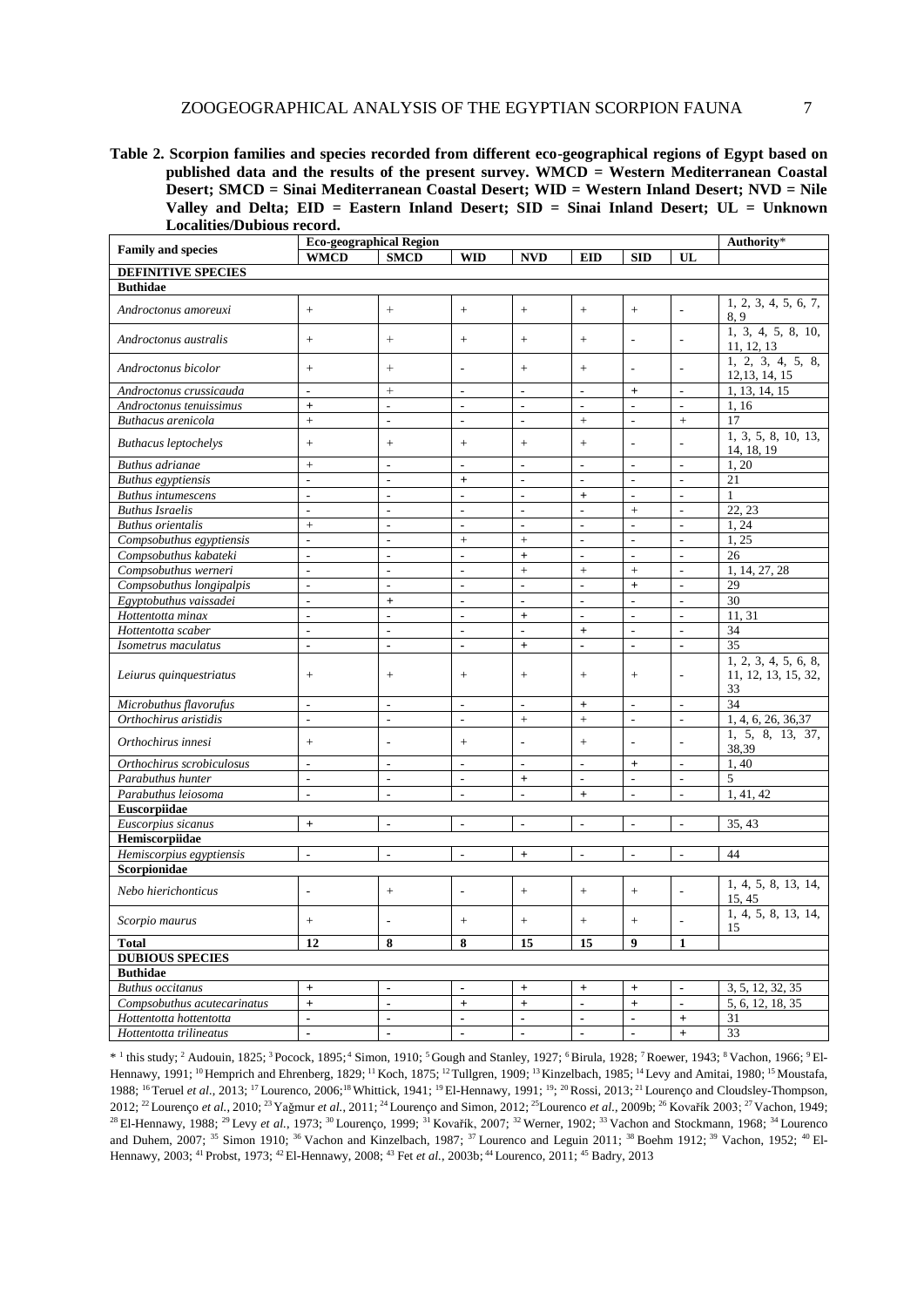

**Figure 3. Occurrence of species in available six eco-geographical regions in Egypt.**

Corridors, with less severe environmental conditions; penetrate some of the arid and extremely arid regions of northeastern Sahara, linking some of its habitable areas to adjacent, less arid regions. These corridors allow variable levels of faunal exchange between the regions they link. The structure of the present-day scorpion fauna appears to be closely linked to the history of evolution and extinction of these corridors. Two major terrestrial corridors connecting northeastern Sahara to less arid regions may be recognized in Egypt. These are the Nile River and its flood plain, which connect North Africa and the Mediterranean basin to the Afrotropical region, and the climatically mild, Mediterranean coastal belt, which links North Africa to the Levant and the mesic part of the Palearctic region. The Nile Valley, since its connection to the African tropics during the late Pleistocene (Said, 1993), has acted as a major faunal dispersal corridor between the Palearctic Mediterranean basin and the Afrotropical region. In addition, the Nile

Valley seems to have played a pivotal role in structuring the fauna of Egypt in two more ways. First, the Nile and its well-watered flood plain have created an island of non-xeric habitats in the extremely arid desert of the northeastern Sahara. Fauna inhabiting this riverine oasis is typical of mesic habitats and are incapable of penetrating the desert to the east or west of the Nile Valley (Saleh and Basuony, 2014). Second, the Nile Valley cuts across that part of the Sahara creating a typical, knife-like ecological barrier that separates desert-adapted species to the east and the west. The importance of such a formidable zoogeographical barrier is even more evident when one considers how the Nile Delta contributes to the effectiveness of the Isthmus of Suez as a barrier to the flow of fauna between Asia and Africa (Saleh and Basuony, 1998; Saleh *et al*., 2003).

Palearctic, non-xeric fauna may have also dispersed to North Africa via the narrow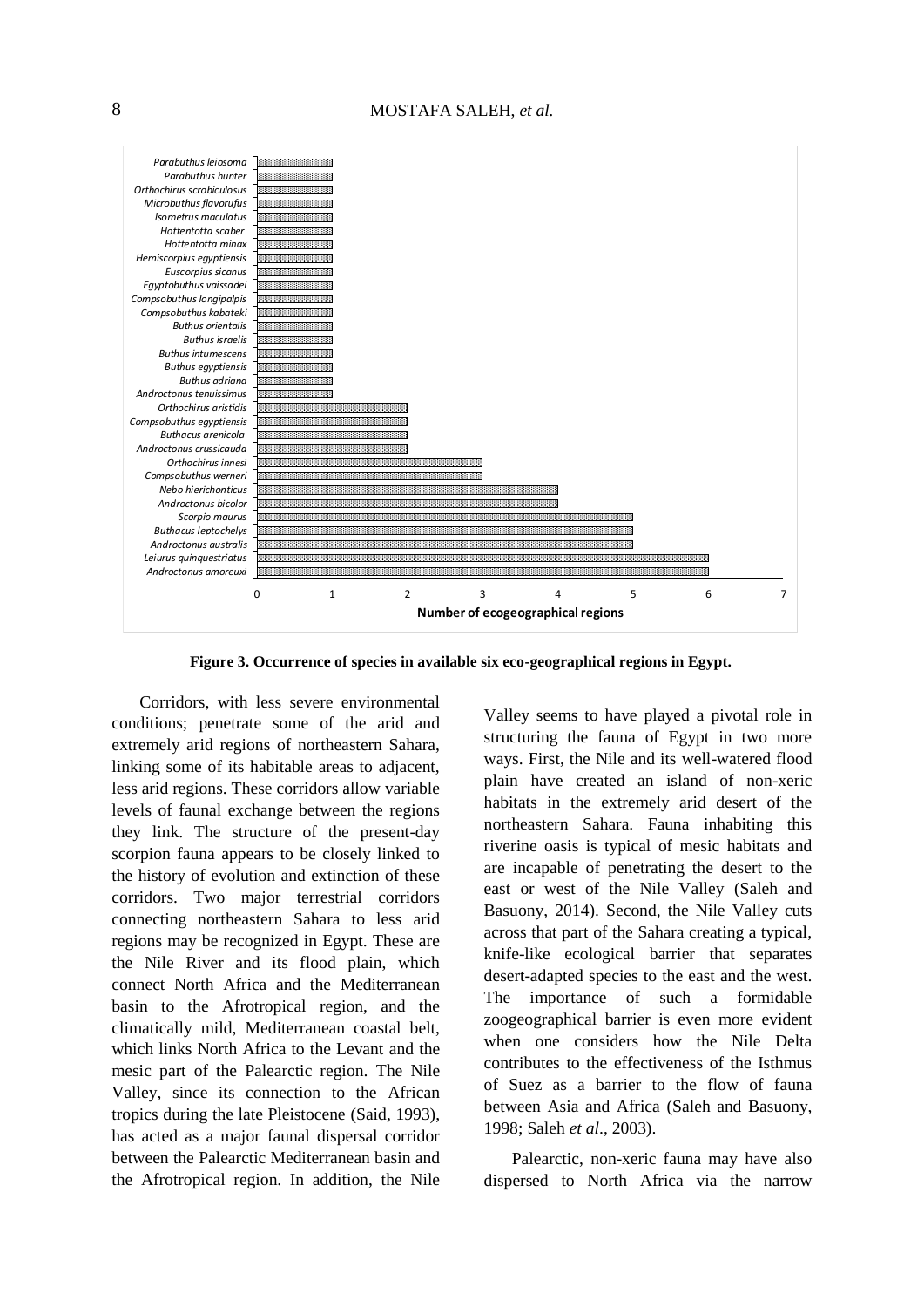corridor of the Mediterranean coastal belt, which because of the maritime influence of the Mediterranean has a relatively milder climate than the extremely arid Saharan hinterland. The climate of that belt varies from one place to another, but it becomes particularly arid in Egypt. Species using this coastal route may disperse westwards from the Levant to the Sinai, but are often stopped at the arid Mediterranean coast of Northern Sinai. Species capable of continuing along this route will finally stop at the Isthmus of Suez and Nile Delta with their drastically different environmental conditions. Fauna dispersing eastwards from the more humid areas of the African coast of the Mediterranean is faced with the progressively intensifying aridity in eastern Libya and Egypt, which seem to halt further progress of many species in that direction. For other eastward dispersing species, the Nile Delta will eventually stop further progress.

The present results show that 18 of the 31 species with known collection localities occur in single eco-geographical regions. Furthermore, 12 of these are known from single collection localities (Table, 2) and most are known from a very small number of specimens, in some cases, even a single specimen. Although this may appear to reflect ecological restriction to a particular type of ecogeographical region, it more strongly suggests inadequate distributional data rather than actual ecological restriction. Only six of these seemingly restricted species, were recorded from more than one locality within their apparent restriction eco-geographical region. These are *Androctonus tenuissimus*, *Buthus adrianae* and *Buthus orientalis,* which were collected from far apart WMCD localities, *Buthus intumescens* and *Parabuthus leiosoma* which were both collected from EID and *Orthochirus scrobiculosus*, which was recorded from several localities in South Sinai. The actual geographical distribution of these 12 species with single collection localities remains virtually unknown. On the other hand, seven species (*Androctonus amoreuxi*, *A*. *australis*, *A.* *bicolor*, *Buthacus leptochelys*, *Leiurus quinquestraiatus, Nebo hierichonticus* and *Scorpio maurus*) are widespread throughout the country occurring in four or more of the six eco-geographical regions and appear to be habitat generalists (Mirshamsi, 2011). Most of these species have wide general distribution across North Africa and the Middle East.

The dendrogram in Figure 4 shows the results of cluster analysis of the scorpion faunal composition of different eco-geographical regions in Egypt. The dendrogram shows two main clusters. One consisting of the scorpion fauna west of the Nile (WMCD and WID) in addition to that of the Mediterranean coastal deserts of the Sinai Peninsula SMCD). The other cluster encompasses the scorpion fauna of the Nile Valley and Delta and regions to the east of it (EID and SID). In the first cluster, the dendrogram shows the clustering of the SMCD and WID together and away from the WMCD. The scorpion fauna of these two predominantly hyper-arid regions is mostly made of widely distributed species with wide ecological tolerance, in addition to those that are particularly adapted to extreme desert conditions. For the WID, five of the eight recorded species are widespread in Egypt, occurring in at least five of the six surveyed eco-geographical regions (Table 2). The same widespread species, except *Scorpio maurus* also occur in the SMCD. Two of the three WID species (*Buthus egyptiensis*, and *Compsobuthus egyptieness*) are only known from the oases of that desert. The two species were only known from their type locality in Siwa Oasis (Lourenço *et al*., 2009b; Lourenço & Cloudsley-Thompson, 2012) but our collection expanded the known range of *Compsobuthus egyptieness* to cover all oases of the Egyptian Western Desert, including the riverine oasis of Faiyum which is linked to the Nile Valley via a branch of the Nile River. The third species *Orthochirus innesi*, is somewhat widespread occurring in addition to the WID, in the WMCD and EID east of the Nile River. The know range of that species extends west into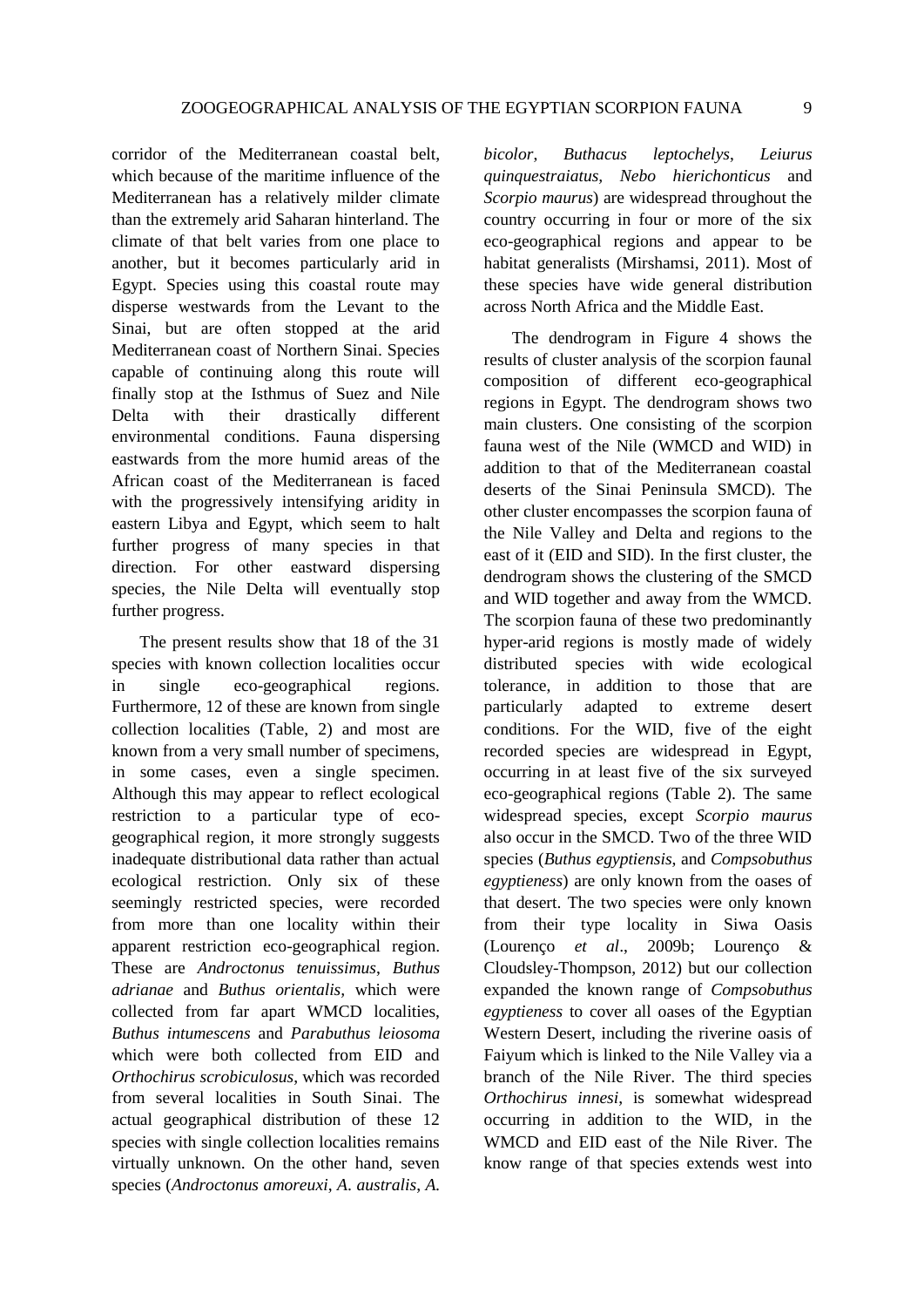Libya, Algeria and Tunisia (Lourenço & Leguin, 2011).

The disjunct pattern of distribution of the WID habitats and its scorpion fauna suggest that the present-day isolated populations of different scorpion species represents relicts of a wider distribution during the early Holocene when aridity was less intense in North Africa (Roberts, 1998). When the present day hyperarid conditions were reached around mid-Holocene, populations of these species were isolated in patches of suitable, mostly groundwater-based habitats that now characterize that extremely arid desert.

Similar to the SMCD, the WID scorpion fauna consists mostly of widespread species (Table 2). Two species also occur in SID (*Androctonus crussicauda*, and *Nebo hierichonticus*) and one (*Egyptobuthus vaissadei*) is only known from its SMCD type locality (Lourenço, 1999), mostly groundwaterbased habitats that now characterize that extremely arid desert. The WMCD scorpion fauna consists of 12 species and includes six of the seven widespread species (Table 2). Two predominantly North African species; *Orthochirus innesi* and *Buthus adrianae* occur in WMCD with ranges extending into the inland desert both east of the Nile River for the former, and the EID and the Sinai Peninsula for the latter. Four species (*Androctonus crussicauda*, *Buthus adrianae*, *Buthus orientalis* and *Euscorpius sicanus*) are only known in Egypt from this eco-geographical region. *Androctonus crussicauda* is only known from its WMCD type localities while the other three are known from other areas outside Egypt.

The second main cluster of the dendrogram (Figure 4), shows the close clustering of NVD and regions to the east (EID and SID). Although the Gulf of Suez now separates Southern Sinai from the Eastern Desert, this separation was not always present. During drier periods of the Pleistocene, the Gulf of Suez had a much-reduced area and the Sinai Peninsula and the Eastern Desert formed one, largely continuous arid mountain zone (Por, 1971; Derricourt, 2005). The connection allowed uninterrupted faunal exchange between the now separated regions. Furthermore, the ecological settings of the two regions continued to be generally similar. Habitats of these two predominantly hilly regions are essentially restricted to the drainage lines. Wadis draining large watersheds in these arid or even hyperarid regions support much more luxuriant vegetation cover than the surrounding areas and often support relatively diverse animal communities (Saleh, 1993). Many of the wadis drain into the Nile and support a continuum between the xeric habitats and biota of desert wadis and the well-watered Nile Valley riverine oasis.

The largest number of species are recorded from the Eastern Desert (Table 2). Of the 15 species recorded from that region, seven are widespread species occurring in at least 4 of the six eco-geographical regions, and have a relatively wide distribution in North Africa and the Middle East. Four species (*Buthus intumescens*, *Hottentotta scaber*, *Microbuthus flavorufus*, and *Parabuthus leiosoma*) are only restricted to that region and the remaining four species occur in some of the other ecogeographical regions of Egypt. The Nile Valley and Delta have 15 species, seven of which are widespread species and five are known in Egypt only from that eco-geographical region (*Compsobuthus kabateki*, *Hottentotta minax*, *Isometrus maculatus*, *Parabuthus hunteri*, and *Hemiscorpius egyptiensis*). Both *Compsobuthus kabateki* and *Hemiscorpius egyptiensis* are only known from their type localities in upper Nile Valley of Egypt (Kovařík, 2003a; Lourenço, 2011). *Hottentotta minax* is only from the Cairo area, most likely in the Nile Valley and is widespread into sub-Saharan Africa. Also, *Isometrus maculatus* is only known from its collection locality referred to as Port Said and Alexandria (Simon, 1910). In addition, *Parabuthus hunteri* is only known from the Nile Valley of Egypt and Sudan (Kaltsas *et al.*, 2008).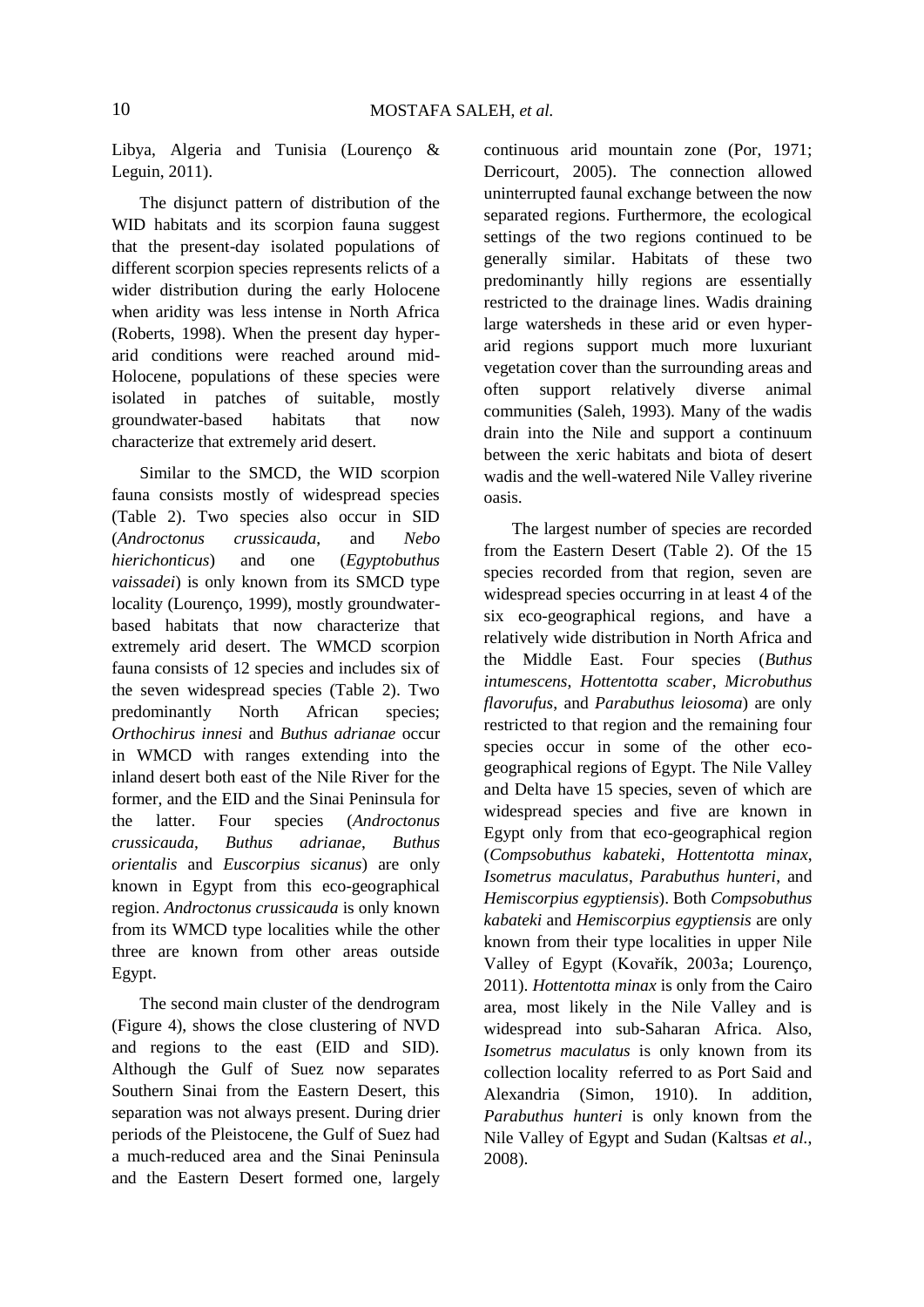SID has nine species, including four widespread species. Three species (*Buthus israelis*, *Compsobuthus longipalpis* and *Orthochirus scrobiculosus*) are known in Egypt only from this ecoregion and relatively small area in the deserts of Jordan and Palestine. *Compsobuthus werneri* is a widespread species in Africa and southwestern Asia is only known in Egypt from SID, EID and NVD. *Androctonus crussicauda* occurs only in southern and northern Sinai and Egypt, but has a wider range in Asia (Kaltsas *et al*., 2008). Other than the widespread species that seem to form a grou of habitat generalists (Mirshamsi, 2011), the scorpoin fauna of the Nile Valley and Delta includes only one species that also inhabits the inland Western Desert (*Compsobuthus egyptiensis*) and two that also occur in the Eastern Desert (*Compsobuthus werneri* and *Orthochirus aristidis*).

The above analysis shows that the distribution and composition of scorpion fauna of Egypt is dictated by ecological history of the region as well as by present-day habitat features. Major, but relatively recent land form features that now separate some ecogeographical regions appear to have limited influence on the present-day faunal composition and distribution patterns. The Nile Delta, for instance, is a relatively recent geomorphologic feature that interrupts the Levant - North Africa Mediterranean maritime exchange corridor for animals adapted to mild desert conditions since Late Pleistocene (Said, 1993). Yet fauna of the Mediterranean costal belt east and west of the Nile Delta show some notable similarity that reflects the long, Plio-Pleistocene connection that predates the formation of the present-day Nile Delta (Said, 1990; 1993). Similarly, scorpion faunas of wadis in hilly areas east and west of the Gulf of Suez (SID and EID), are remarkably close. This may also reflect the frequent connection between the two regions during successive periods when the Gulf of Suez was fragmented or even disappeared altogether (Said, 1990; Derricourt, 2005;). The Nile River and its densely vegetated flood plain seem to also

separate faunas of inland habitats into that of the highly disjunct populations of the hyperarid, inland Western Desert, and that of the wadis, which enjoy locally less arid habitats in the Eastern Desert and the Southern Sinai.

# **REFERENCES**

- Abu Al-Izz, M. S. (1971). *Landforms of Egypt*. Cairo: The American University in Cairo Press. Dar Al Maaref.
- Anderson, R. C. (1983). Scorpions: The ancient arachnids. Idaho Museum of Natural History. *Special Publ.*, *8*, 1–21.
- Audouin, J. V. (1825). Explication sommaire des planches de polypes de l'Égypte et de la Syrie, publiées par Jules-César Savigny.". In T. Premier (Ed.), *Description de l'Égypte*, *ou Recueil des observations et des recherches qui ont été faites en Égypte pendant l'expédition de l'armée française. 1809* (pp. 172–178). Paris: Histoire Naturelle.
- Badry, A. (2013). *Studies on some scorpion species from Gabal Elba protected area*, *Red Sea*, *Egypt.* M.Sc.Thesis, Zoology Dep., Al Azhar University, Assiut, Egypt.
- Badry, A., Younes M., Sarhan M. and Saleh M. (2017). On the scorpion fauna of Egypt, with an identification key (Arachnida: Scorpiones). Zoology in the Middle East, 63: 1-13.
- Basuony, M. I., and Saleh, M. (2005). The Zoril, *Ictonyx striatus erythreae* De Winton, 1898 in Egypt. *Egyptian Journal of Biology*, *7*, 103–107.
- Béatrix, M. (2001). *Préhistoire l'Égypte*, *Des Premiers Hommes Aux Premiers Pharaons* (Armand Col). Cairo: Arabic translation by Mahir Gowigaty, Dar El Fikr. pp. 77.
- Birula, A. A. B. (1928). Vissenschaftliche Ergebnisse der mit Unterstiatzung der Akademie der Wissenschaften in Wien aus der Erbschaft treitl von F.Werner . unternommenen Zoologischen Exped nach dem Anglo-Agyptischen Sudan (Kordofan) 1914. XXV.Skorpione. *Skorpione. Denschr. Wiss. Wein*, *101*, 79–88.
- Boehm, R. (1912). Note sur Orthochirus innesi E. Simon (Scorpions). *Bull.Soc.ent.Egypte*, *3*, 27.
- Derricourt, R. (2005). Getting "Out of Africa": Sea crossings, land crossings and culture in the Hominin migrations. *Journal of World*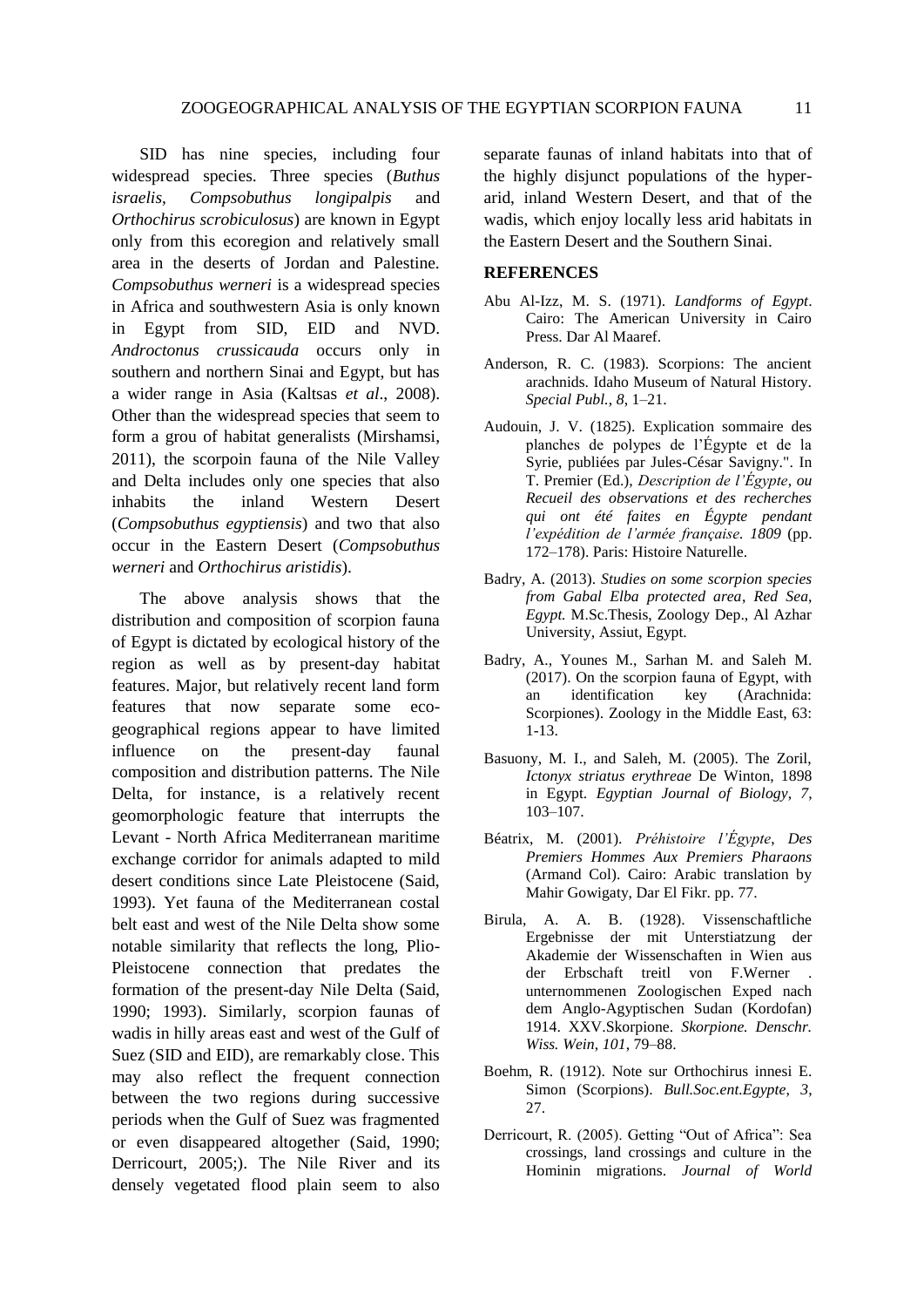*Prehistory*, *19*(2), 119–132.

- Dobson, M., and Wright, A. (2000). Faunal relationships and zoogeographical affinities of mammals in north-west Africa. *Journal of Biogeography*, *27*(2), 417–424.
- El-Hennawy, H. K. (1987). A simplified key to Egyptian scorpion species (Arachnida : Scorpionida). *Serket*, *1*(1), 15–17.
- El-Hennawy, H. K. (1988). A new record of *Compsobuthus werneri* (Birula) 1908 (Scorpienida : Buthidae) from Egypt. *Serket*, *1*(2), 21.
- El-Hennawy, H. K. (1991). Arachnida of Wadi El-Raiyan (Egypt). *Serket*, *2*(3), 81–90.
- El-Hennawy, H. K. (1992). A catalogue of the scorpions described from the Arab countries (1758-1990) (Arachnida: Scorpionida). *Serket*, *2*(4), 95–123.
- El-Hennawy, H. K. (2003). Arachnids in three Egyptian coastal protected areas on Aqaba gulf (Red Sea). *Serket*, *8*(4), 151–163.
- El-Hennawy, H. K. (2014). Updated List of Scorpions of Egypt. *Serket*, 1–4.
- Fet, V., Gantenbein, B., Soleglad, M. E., Vignoli, V., Salomone, N., Fet, E. V., and Schembri, P. J. (2003). New molecular and morphological data on the "*Euscorpius carpathicus*" species complex (Scorpiones: Euscorpiidae) from Italy, Malta, and Greece justify the elevation of E. c. sicanus (C. L. Koch, 1837) to the species level. *Revue Suisse de Zoologie*, *110*(2), 355–379.
- Gough, L. H., and Stanley, H. (1927). Key to identification of the Egyptian scorpions. *Bulletin of Ministry of Agriculture*, *Egypt*, *76,*  1-7.
- Hemprich, E. G., and Ehrenberg, C. G. (1829). Vorlaufige Uebersicht der in Nord-Afrika und West-Asien einheimischen Scorpione und deren geographischen Verbreitung. *Gesells. Nat. Freunde Verh.*, *I*, 348–362.
- Kaltsas, D., Stathi, I., and Fet, V. (2008). Scorpion of the Eastern Miditerranean. *Advances in Arachnology and Developmental Biology*, *12*, 209–246.
- Kassas, M. (1993). *Habitat diversity: Egypt. NBU Publication (1)*.
- Kinzelbach, R. (1985). Vorderer Orient. Scorpione (Arachnida: Scorpiones). *Tübinger Atlas Der Vor- Derer Orients (TAV)*,*Karte Nr. A VI 14.2*.
- Koch, C. L. (1875). *Agyptische und Abyssenische Arachniden gesmmelt von Herrn C. Jickelli*. *Nurnberg.*
- Kovařík, F. (2003). Eight new species of Compsobuthus Vachon , 1949 from Africa and Asia ( Scorpiones : Buthidae ). *Serket*, *8*(3), 87–112.
- Kovařík, F. (2007). A revision of the genus Hottentotta Birula, 1908, with descriptions of four new species". *Euscorpius*, *58*, 1–105.
- Lamoral, B. H. (1980). A reappraisal of suprageneric classification of Recent scorpions and their zoogeography. In *Verhandlungen. 8th Internationaler Arachnologen-Kongress abgehalten an der Universität für Bodenkultur Wien* (pp. 439– 444). Egermann, Vienna.
- Levy, G., and Amitai, P. (1980). Fauna Palaestina. Arachnida I: Scorpiones. *Israel Academy of Sciences and Humanities*, *Jerusalem.*
- Levy, G., Amitai, P. and Shulov, A. (1973). New scorpions from Israel, Jordan and Arabia. *Zoological Journal of the Linnean Society*, *52*(2), 113–140.
- Lourenço, W. R. (1999). New genus and new species of scorpion from Egypt, belonging to the family Buthidae Simon. *Revue Suisse de Zoologie*, *106*(3), 591–598.
- Lourenço, W. R. (2006). Further considerations on the genus Buthacus Birula, 1908 (Scorpiones, Buthidae), with a description of one new and two new subspecies. *Boletín Sociedad Entomológica Aragonesa*, *38*(2), 59–70.
- Lourenço, W. R. (2011). More about the African speciesof Hemiscorpius Peters, 1861 from Egypt. *Boletín de La Sociedad Entomológica Aragonesa*, *49*, 23–26.
- Lourenço, W. R., and Cloudsley-Thompson, J. L. (2012). A new species of Buthus Leach, 1815 from Egypt (Scorpiones, Buthidae). *Entomologische Mitteilungen Aus Dem Zoologischen Museum Hamburg*, *16*(187), 11–18.
- Lourenço, W. R., and Duhem, B. (2007). Observations on the remarkable disrupted geographical distribution of the genus Microbuthus Kraepelin, 1898 in North Africa, with the description of a new species from Egypt (Scorpiones, Buthidae). *Comptes Rendus Biologies*, *330*(5), 439–45.
- Lourenço, W. R., and Leguin, E. E. (2011). Further Considerations on the species of the genus Orthochirus Karsch, 1891 from Africa, with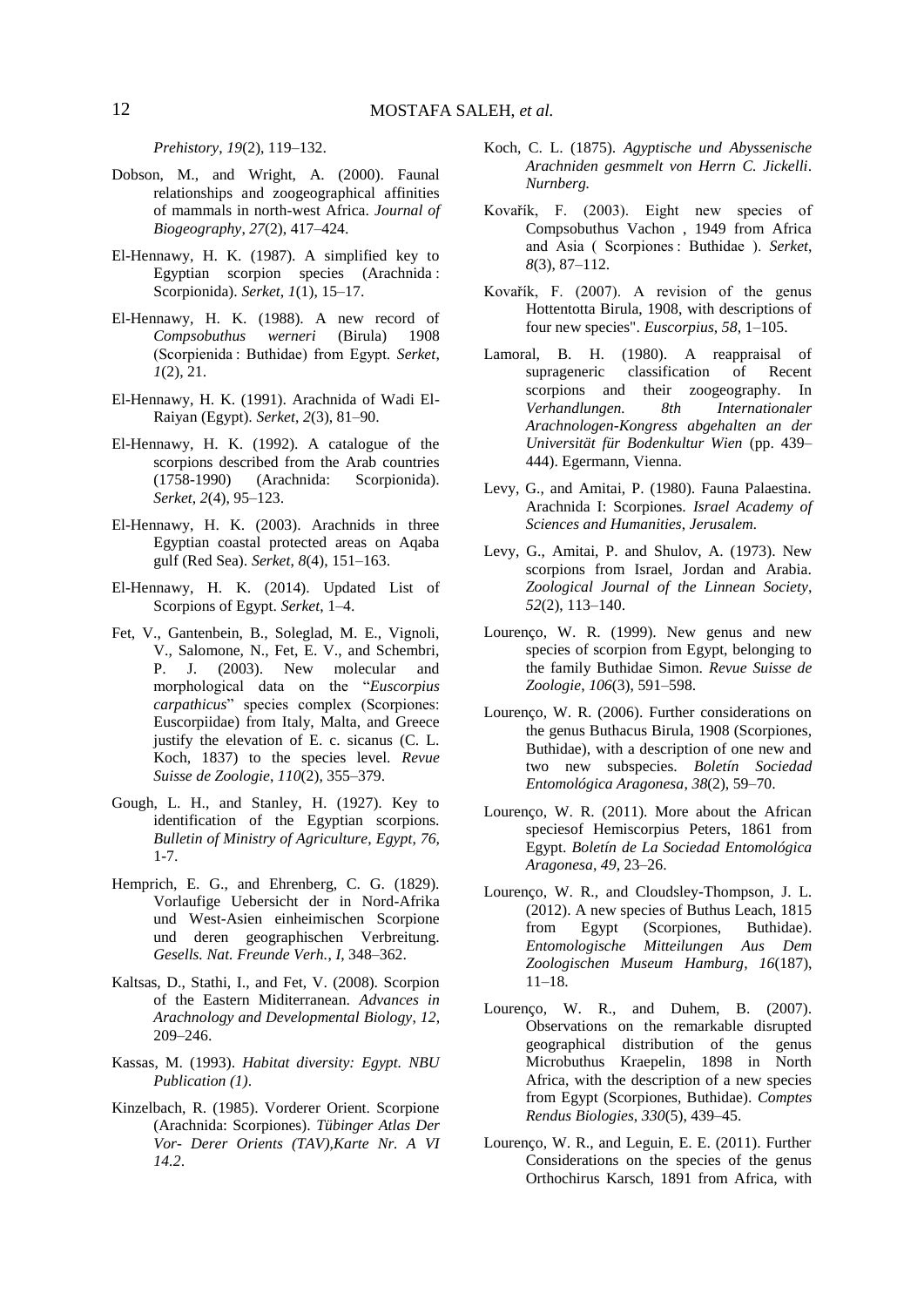description of three new species (Scorpiones: Buthidae). *Euscorpius*, *1861*(123), 1–19.

- Lourenço, W. R. and Simon, E. (2012). Confirmation of a new species of Buthus Leach, 1815 from Alex- andria, Egypt (Scorpiones, Buthidae). *Serket*, *13*((1/2)), 8– 15.
- Lourenço, W. R., Sun, D., and Zhu, M. S. (2009 a). About the presence of the genus Buthus Leach, 1815 in Mauritania, with description of a new species (Scorpiones, Buthidae). *Boletín de La Sociedad Entomol{ó}gica Aragonesa Socie*, *44*(179), 71–75.
- Lourenço, W. R., Sun, D., and Zhu, M. (2009 b). A bout some Compsobuthus Vachon, 1949 from Africa and the Middle East with the description of a new species (scorpiones, buthidae). *Boletín Sociedad Entomológica Aragonesa*, *45*, 5–10.
- Lourenço, W. R., Ya, E. A., and Duhem, B. (2010). A new species of *Buthus* Leach , 1815 from Jordan. *Zoology in the Middle East*, *49(1),*  95-99.
- Mirshamsi, O. (2011). History of study and checklist of the scorpion fauna (Arachnida: Scorpiones) of Iran. *Progress in Biological Sciences*, *1*(2), 16–28.
- Morrone, J. J., and Crisci, J. V. (1995). Historical biogeography: introduction to methods. *Ann. Rev. Ecol. Syst.*, *26*, 373–401.
- Moustafa, A. A. (1988). *Studies on scorpions in ST. Catherine and Wadi Feiran Regions*, *South Sinai. M.Sc. Thesis*, *Faculty of Science*, *Suez Canal Univ. Egypt.*
- Nelson, G., and Platnick, N. (1980). A vicariance approach to historical biogeography. *Biosc.*, *30*, 339–43.
- Pallary, P. (1937). Notes sur divers scorpions de l'Afrique du Nord. *Arch. Inst. Pasteur Algérie*, *15*(1), 97–101.
- Pocock, R. I. I. (1895). On the Arachnida and Myriopoda obtained by Dr. Anderson's Collector during Mr. T. Bent's Expedition to the Hadramaut, South Arabia; with a Supplement upon the Scorpions obtained by Dr. Anderson in Egypt and the Eastern Soudan. *Journal of the Linnean Society of London*, *Zoology*, *25*(161), 292–316.
- Por, F. D. (1971). One hundred years of Suez Canal - A century of Lessepsian migration:<br>retrospect and viewpoints. Systematic retrospect and viewpoints. *Zoology*, *20*(2), 138–159.
- Probst, P. J. (1973). A review of the scorpions of East Africa with special regard to Kenya and Tanzania. *Acta Tropica*, *30*(4), 312–35.
- Roberts, N. (1998). *The Holocene: An environmental history.* 108 Cowley Road, Oxford, UK: Blackwell Publisher Ltd.
- Roewer, C. F. (1943). Uber eine neuerworbene Sammlung von Skorpionen des Natur-Museums Senckenberg.". *Senckenbergiana*, *26*(4), 205–244.
- Rossi, A. (2013). A new species of the genus Buthus Leach, 1815 from Egypt (Scorpion: Buthidae). *Riv. Mus. Civ. Sc. Nat. "E. Caffi" Bergamo*, *26*, 187–194.
- Said, R. (1990). *The Geology of Egypt*. Rotterdam: Balkema Publishers.
- Said, R. (1993). *The Nile River (in Arabic).* Cairo: Dar El Helal.
- Saleh, M. A. (1993). Habitat diversity and land vertebrates. In *Habitat Diversity of Egypt*, *Kassas*, *M. ed. Pub. Nat. Biodiver. Unit*, *(1)*, *67-131. ISO 690*.
- Saleh, M. A. (1997). *Amphibians and Reptiles of Egypt. [Cairo]: Egyptian Environmental Affairs Agency. (Publication of National Biodiversity Unit (Egypt) 6.*
- Saleh, M. A. and Basuony, M. I. (1998). A contribution to the mammalogy of the Sinai Peninsula. *Mammal.*, *62*(4), 121–139.
- Saleh, M. A. and Basuony, M. I. (2014). Mammals of the Genus Canis Linnaeus , 1758 (Canidae , Carnivora) in Egypt. *Egypt. J. Zool.*, *62*, 49– 92.
- Saleh, M. A., Basuony, M. I. and Tolba, M. (2003). Biodiversity and Zoogeography of the Qattara Depression, Western Desert, Egypt. *Egypt. J. Zool.*, *40*, 357–387.
- Shata, A. (1959). Structural development of the Sinai Peninsula (Egypt). In *Proc. 20th Int. Geol. Congr.*, , *Mexico*,*1956* (pp. 225–249).
- Simon, E. (1910). Révision des scorpions d'egypte. *Bulletin de La Société Entomologique Degypte*, *1910*, 57–87.
- Sissom, W. D. (1990). Systematics, biogeography and paleontology. In Polis, G. A. (ed.), The Biology of the scorpions, pp. 64-160. Stanford University Press, Palo Alto, CA.
- Stahnke, H. L. (1972). UV light, a useful field tool. *BioScience*, *22*(10), 604–607.
- Teruel, R., Kovařík, F., and Turiel, C. (2013). A new species of *Androctonus* Ehrenberg , 1828